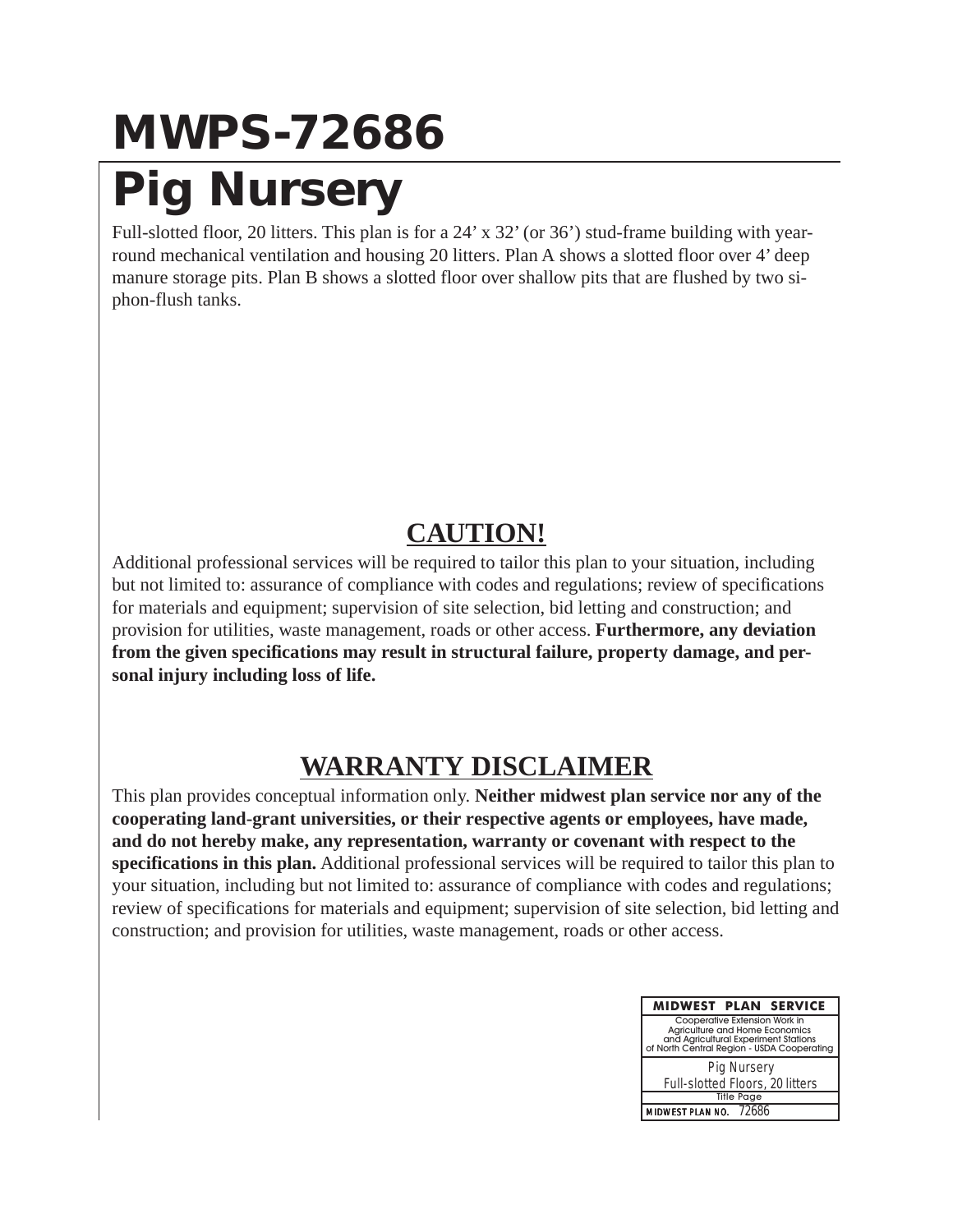

Plan MWPS-72686 PIG NURSERY

# Full-slotted Floor, 20 Litters

This plan is for a  $24 \times 32^\circ$  or  $36^\circ$ ) stud-frame building<br>with year-round mechanical ventilation and housing 20 littlets.<br>Plan B shows a slotted floor over studiow pits that are flushed by<br>Plan B shows a slotted floor

two siphon-flush tanks.

## **General Specifications**

**Fans:** Select exhaust fams for the stated capacity at  $V_a^*$  static pressure, especially pit fams to prevent backdrafting when larger fansare on.

**Pits:** Use 3500 psi concrete with  $7\%$  air entrainment. Use stee) of at least  $40,000$  psi yield. Install steel and concrete

carefully and accurately. Free stress contracts and accurate the street room temperature is about 79°F. Recommendance of the street from the street and accuracy of the street street from the heat amps, radiant

Set one B' diam. PVC pumping port to serve as an emergency<br>overflow from each pit. The lip of the plastic pipe must be below<br>the serve of the plastic pipe must be below<br>facility. Pump from pits often enough to prevent over

# Protecting swine from fan failure.

the whole electric supply system.<br>• Install a loud automatic warning system to alert anyone at We know of no device that will successfully ventilate a hog house automatically in the case of failure of one or more fans or

The mean the farmational contribution and a system of an experiment the system of the system of the system of  $\mathbf{B}$  and  $\mathbf{B}$  are computed by the system of  $\mathbf{B}$  and  $\mathbf{B}$  are computed by the system of  $\mathbf{B}$ 

 $\frac{3}{4}$ 

when power fails

### Manure Pit Storage

I'll depth based on 0.0.5 on fiday manure per pig, 6" in pit after pumping, 18" freeboard, and additional clearance to improve underfloor ventilation

### Slat designs

Dimensions in these plans assume concrete slats as listed below<br>and may need to be adjusted for other design or materials. About<br> $Y_L$  is allowed at each end of a slat for construction variation and

grouting<br>Space slats "," apart in farrowing stalls, with the slots<br>widened to I" behind the sows. For other swine buildings, use I" ilots

| ရှိ<br>နှ<br>ああ | nursery<br>ត្ត       | Finishing                            | Farrowing, sow-<br>pig nursery, or<br>gestation |
|-----------------|----------------------|--------------------------------------|-------------------------------------------------|
|                 |                      | -Width x depth, lower bar size-      |                                                 |
|                 | $4^{4}$ $4^{4}$ $#3$ | $4'$ x4 $4'$                         | $4^{4}$ $\times$ $4^{4}$ $\times$ $4^{5}$       |
| ە               | $4^{4}$ $4^{7}$ $43$ | $4^{\circ} \times 4 / 2^{\circ}$ .#4 | 4"x4%"#4                                        |
| $\infty$        | 4.44.44              | $5' \times 5'$ #4                    | 6"x5"#5                                         |
| $\overline{a}$  | $4^{\circ}$ x5 $4$   | $5'' \times 5' / 2 \times 5$         | $6°x6$ % $45$                                   |
| Design Loads    |                      |                                      |                                                 |
| Slats           | Per foot of slat     |                                      |                                                 |
|                 | $50$ plf             | $100$ plf                            | 150 plf                                         |
| Beam,           | Persq ft floor area  |                                      |                                                 |
| columns         | 35 psf               | 50 <sub>psf</sub>                    | 65 psf                                          |

Page 7 similar to page 7 of 72681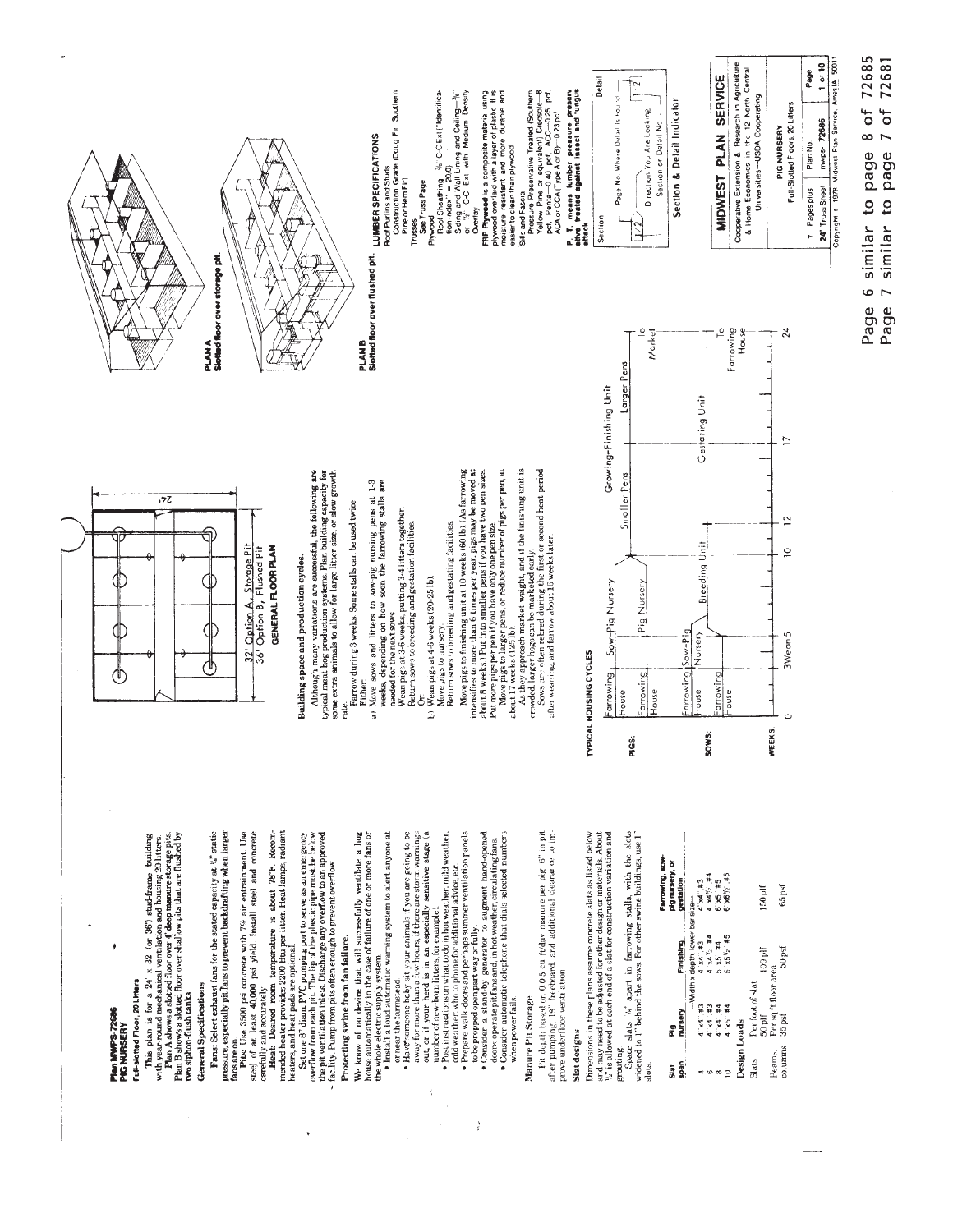| General Economics in ite 12 Next Central<br>Universities-JSDA Cocoer at reg<br>Full-Stotted Floors, 20 Litters<br><b>PRO NURSERY</b><br>ow unid<br>abe <sub>d</sub> | <b>SNT Trues Sheet</b><br>7 Pagespice<br>mmos 77686 |
|---------------------------------------------------------------------------------------------------------------------------------------------------------------------|-----------------------------------------------------|
|                                                                                                                                                                     |                                                     |
| Cooperative Extension & Research in Agriculture                                                                                                                     |                                                     |

 $\bar{\rm v}$ 

 $\ddot{\rm s}$ 

 $\overline{\phantom{a}}$ 

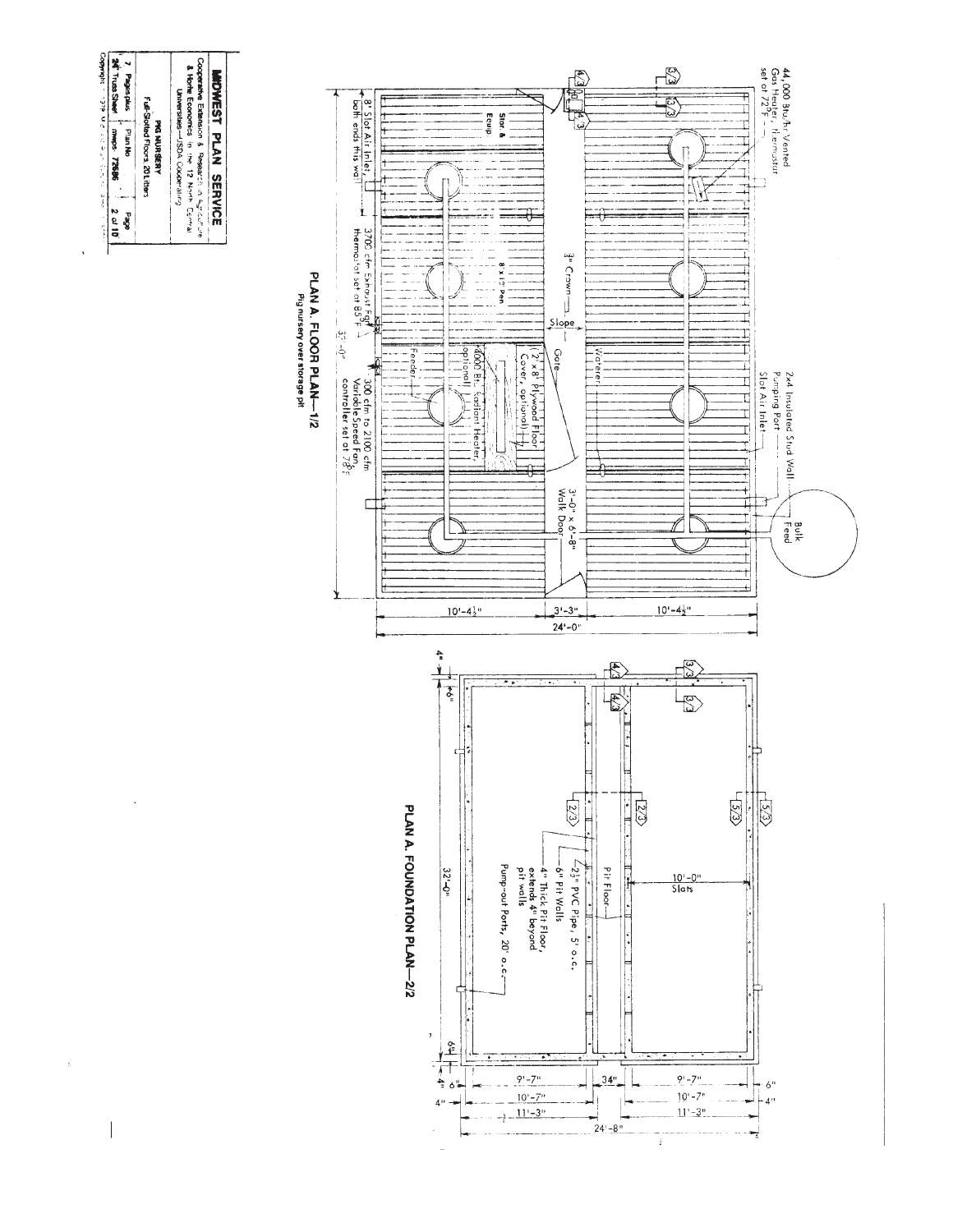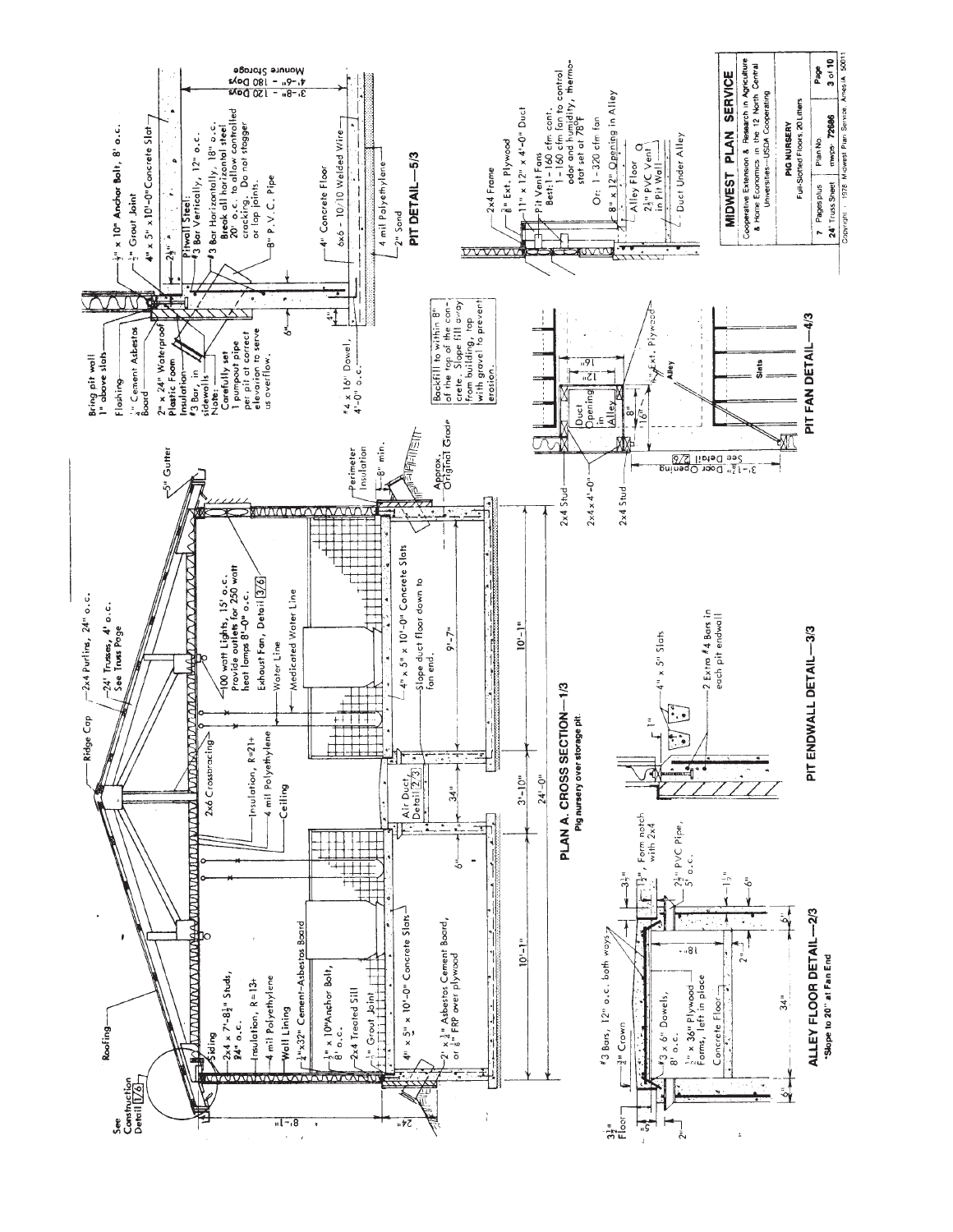

 $\bar{1}$ 

 $\bar{z}$ 

 $\ddot{\phantom{a}}$ 

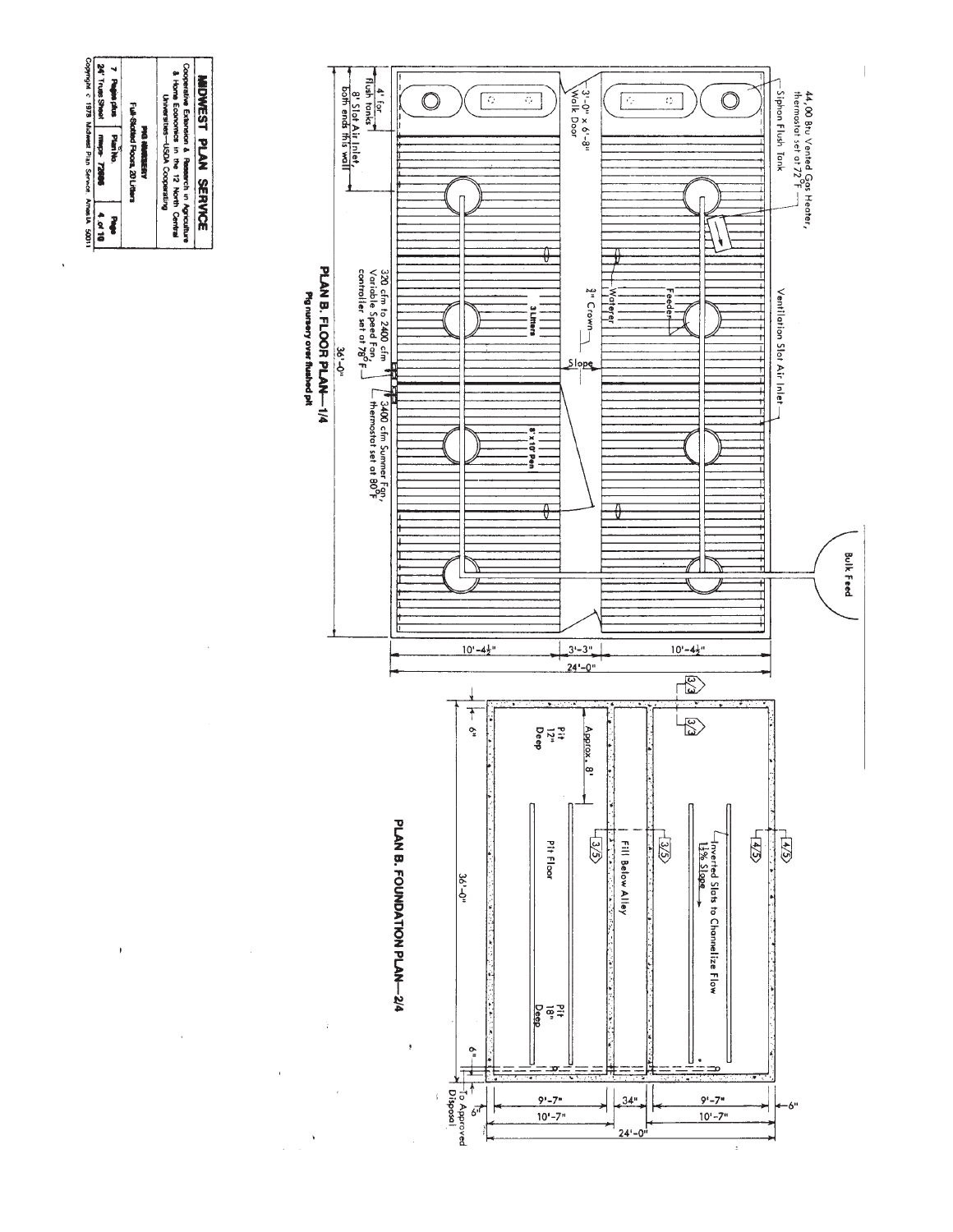

MIDWEST PLAN NO. 72440

Copyright ©1974 Midwest Plan Service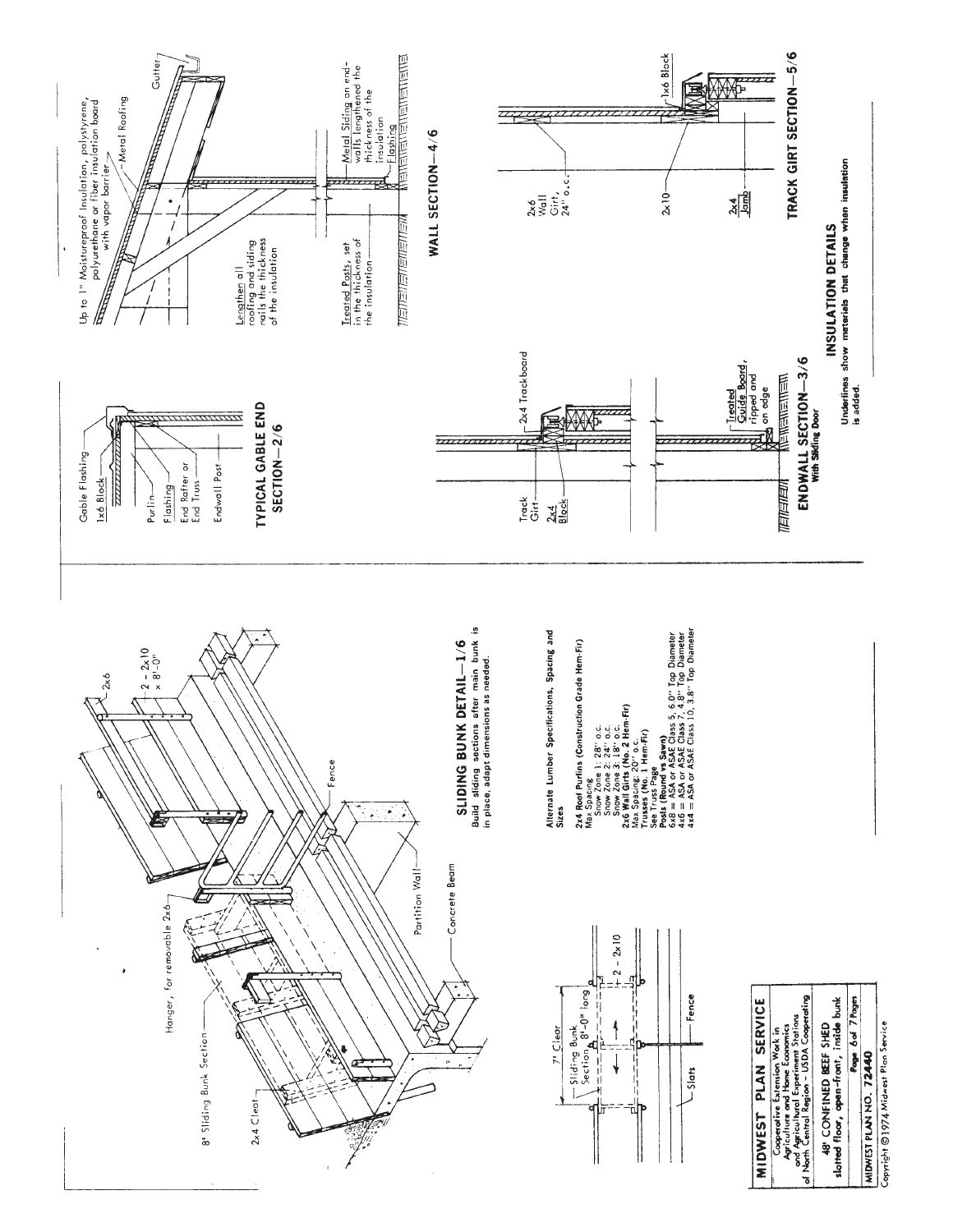

i.